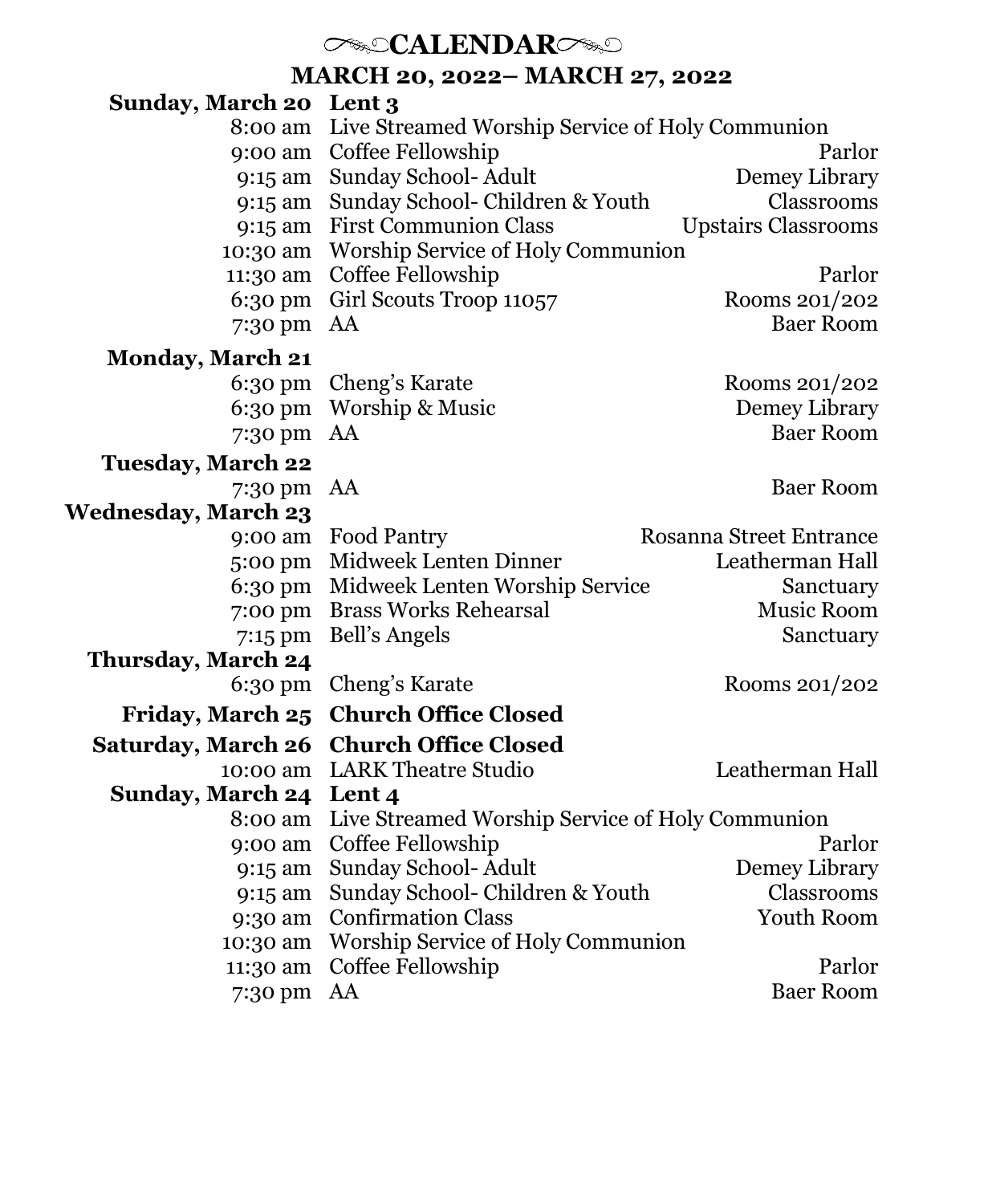## **ANNOUNCEMENTS**

### **SOCIAL MINISTRY**

**Lenten Sock Drive** Socks are one of the items most needed by the homeless and transient population. Bring your donations to the narthex and place them in the large sock through Palm/Passion Sunday, April 10, 2022. Socks will be divided between Christ Lutheran Harrisburg and the Bethesda Mission. So far, we have collected **271** pairs of socks. Help us beat last years record of 602 pairs of socks!

### **WORSHIP**

 **March Sunday Coffee Fellowship** hosted by: The Choir



**Order Your Easter Flowers** Each Easter flower is \$11.00. Please complete an order form, found on the table in the narthex and drop off at the church office or the collection plate on Sunday. Print clearly and use a separate form for each dedication. The deadline to place your orders is Monday, April 4, 2022.

**First Communion Classes** Pastor Dave will be offering First Communion Classes during the Sunday School Hour (9:15 am to 10:00 am, upstairs classroom). First Communion Classes are for any children ages 5 and up. First Communion classes will be the 3rd Sunday of each month. See Pastor Dave for more information



### **FAMILY & YOUTH**



**Do you love being part of Zion?** Do you want to help others find friends in faith at Zion? If so, you should be part of our Greeter/Usher team. We know that many people visit church for the first-time during Easter, so we are having a training on April 2nd  $\omega$  9am in Leatherman Hall. This is an opportunity for current greeters/ushers to have a refresher course and also for those considering this ministry to come and learn more about it. If you have questions, contact Pastor Laura  $(zion family and vouth 1753@gmail.com)$ .

**Children's Church** (for children ages Toddler-5th Grade) Children at the 10:30 am service are invited to walk to the parlor with Pastor Laura following the puppet show to have fun at Children's Church during the sermon. Children will return to the sanctuary in time to have communion with their families. If you are interested in assisting with Children's Church and/or have any questions, please contact Pastor Laura.

### **HUMMELSTOWN FOOD PANTRY**

Thank you for your continued support and donations. Your food donations are greatly appreciated. **The following items are needed to stock the shelves:** saltine crackers, vegetable oil, pork & beans, evaporated milk and instant oatmeal.



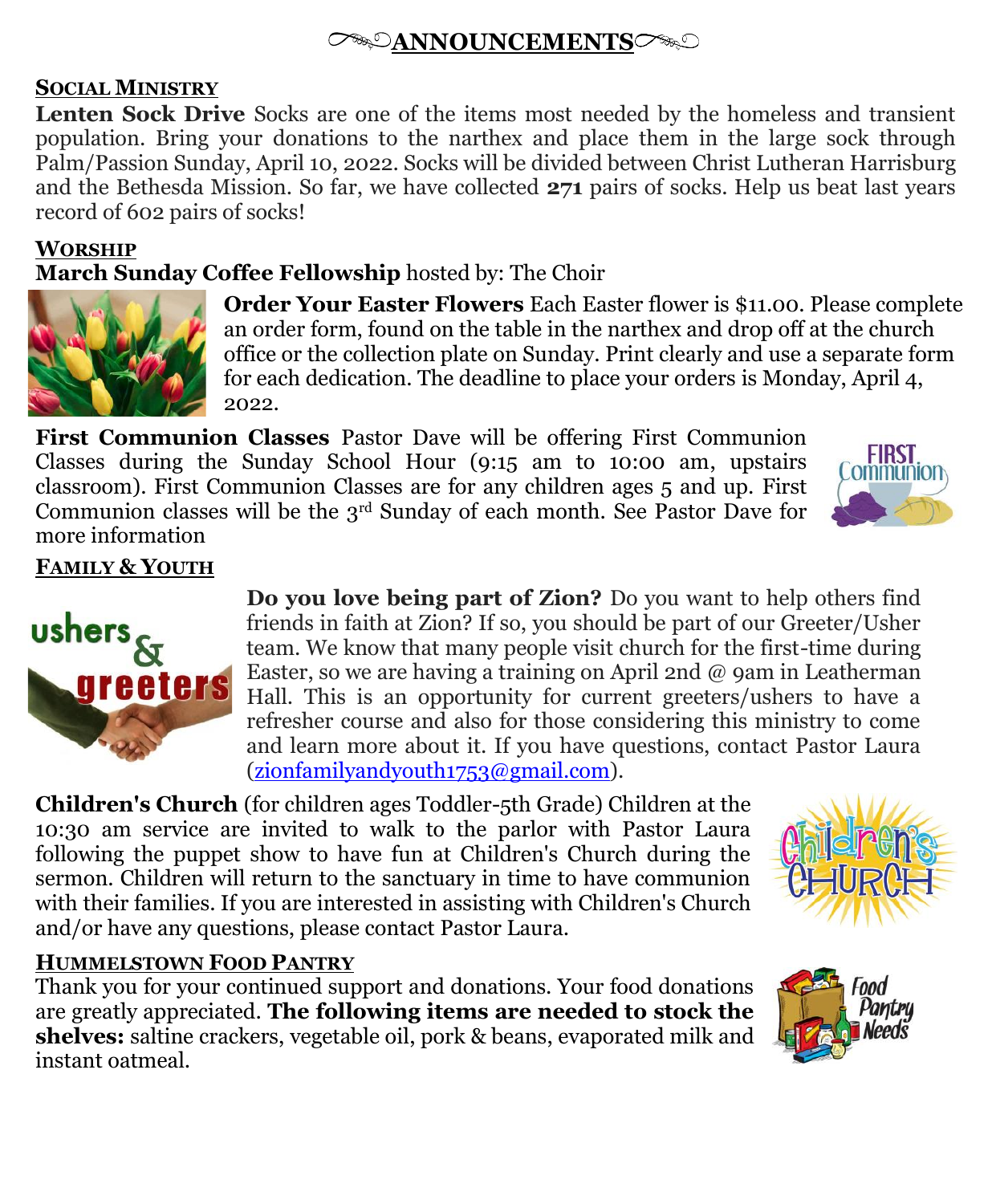### **ADULT SUNDAY SCHOOL**



**9:15 am in the Demey Library** - We will be delving into the history and literature surrounding the last days of Jesus' life. AJ Levine sets the narrative in historical context and analyzes the risks and motives of the story's characters. Each session makes use of a video that is 8 to 10 minutes long.

March 20– Teachings: Risking Challenge – Anointing Jesus & the Role of Women Discussion Leader- Howard Andrews

# **WONDERFUL WOMEN OF GOD**<br>Women's The wonderfu



The wonderful women of God will be taking a short break. They will  $\frac{1}{2}$  Bible Study resume meeting again on Wednesday, April 27, 2022, at 10:30 am in the Demey Library to continue the lessons from Rob Bell's book "Love Wins."

### **BIRTHDAYS & ANNIVERSARIES THIS WEEK**



Birthdays March 20– March 26, 2022

Michael Minella- 03/22 John Viehdorfer- 03/23 Joseph Holmberg- 03/24 Jenna Roeder- 03/25 Margarete Tartler- 03/26

James Fink- 03/26 Ed Thomas- 03/26 Sherry Ebersole- 03/26 Samuel Foust- 03/26

Anniversaries March 20– March 26, 2022 Wayne & Cheryl Harner- 03/25 Ina & Ed Thomas 03/26

### **FINANCIAL REPORT**

| <b>Week of 3/13/22</b> |                   |                    |              |
|------------------------|-------------------|--------------------|--------------|
|                        | Unified<br>GIVING | <b>SPONSORSHIP</b> | <b>TOTAL</b> |
| Prior Sunday 2022      | \$4,112           |                    | \$4,112      |
| YTD 2022 Actual        | \$52,564          | \$860              | \$53,424     |
| YTD 2022 Budget        | \$56,305          | \$1,265            | \$57,570     |
| YTD 2022 Variance      | $(*3,741)$        | $(\$405)$          | $(*4,146)$   |
| YTD 2021 Actual        | \$55,132          | \$320              | \$55,452     |